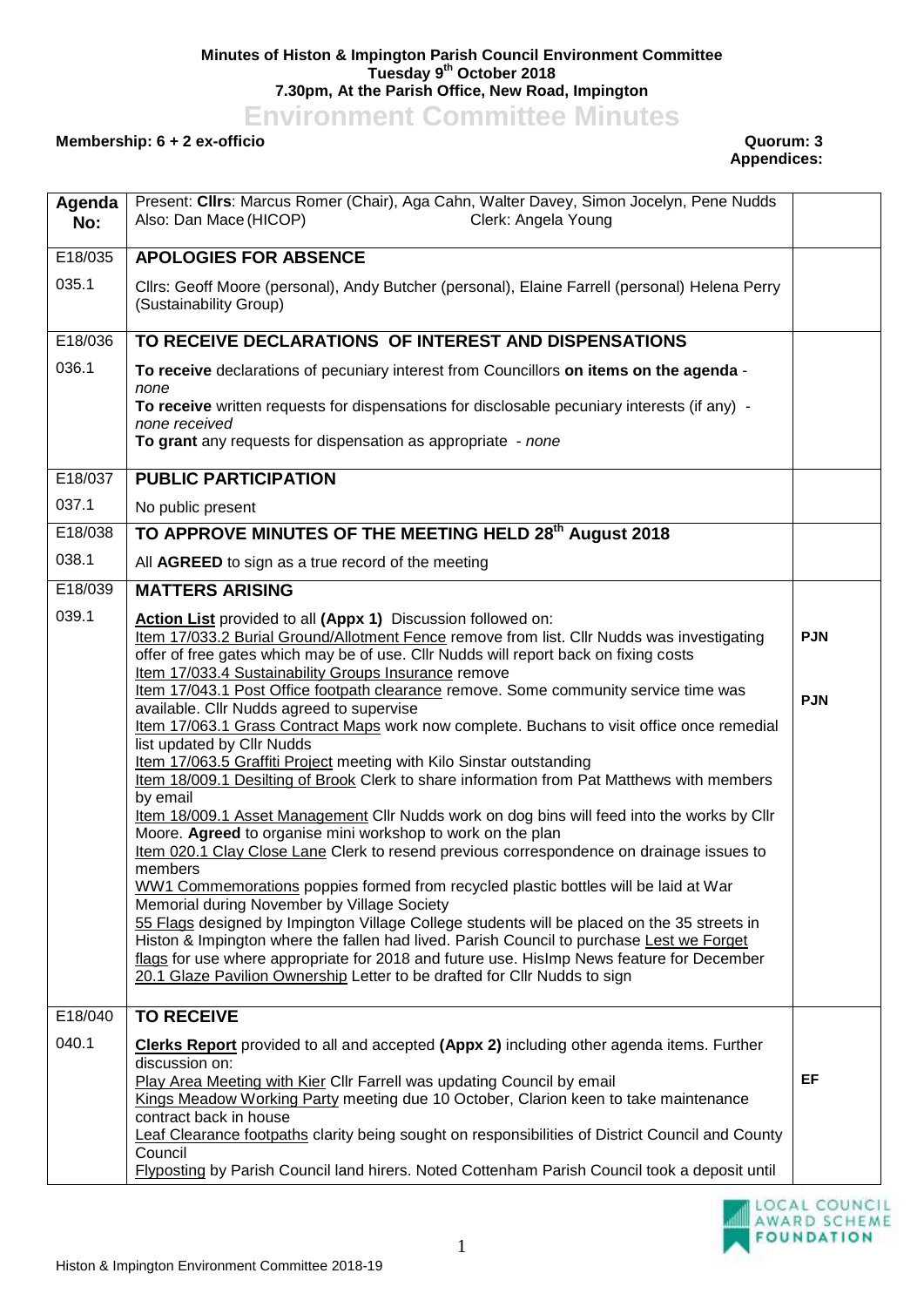|         | any advertising posters removed after events                                                                                                                |                       |
|---------|-------------------------------------------------------------------------------------------------------------------------------------------------------------|-----------------------|
|         | Village Green Noted Royal British Legion have booked Green for several dates to sell poppies                                                                |                       |
| 040.2   | Trees & Allotment Report (Part of Appx 2) Accepted. Additional discussion on:                                                                               |                       |
|         | Replacement Trees Cllr Nudds had liaised with County Council re replacement trees. No                                                                       | <b>PJN/RFO</b>        |
|         | report yet on where replacements will be planted. Cllr Nudds to liaise with RFO asap on works                                                               |                       |
|         | orders to be placed under delegated authority                                                                                                               |                       |
|         | The Coppice Cllr Nudds will include areas of overhang reported by resident on works order                                                                   | <b>PJN</b>            |
|         | list, or advise what can be done in-house by groundstaff<br>Barcham Seminar Cllr Nudds reported on a good session attended by Ground Operative and          |                       |
|         | herself, which the Ground Operative greatly benefited from. Haydens had been at the session                                                                 |                       |
|         | and Cllr Nudds has raised issues re provision of hard copies of surveys, errors and omissions                                                               |                       |
|         | to surveys undertaken                                                                                                                                       |                       |
|         | Engagement with Youth Jean Newman has asked Cllr Nudds to be involved in a project. Cllr                                                                    |                       |
|         | Nudds has suggested a community survey on perception of trees and favourite species etc.                                                                    |                       |
|         | CIIr Romer shared app with Committee PI@ntNet which identifies trees and plants and forms a                                                                 |                       |
|         | national database                                                                                                                                           |                       |
|         | SCDC Tree Warden Scheme Cllr Nudds has completed, and submitted survey on training                                                                          |                       |
|         | opportunities                                                                                                                                               |                       |
|         | Tree Charter Members supported signing of Charter. Cllr Nudds will sign on behalf of Council                                                                |                       |
|         | and send link round for any personal support                                                                                                                | <b>PJN</b>            |
|         | High Hedges advice given to resident by Tree Warden                                                                                                         |                       |
|         | Tree works on private land Cllr Nudds will draft a letter to three businesses with advice on<br>work required to trees/deadwood                             | <b>PJN</b>            |
| 040.3   | Burial Ground Clerk to investigate provision of a Commemorative War Graves Sign for the                                                                     |                       |
|         | Burial Ground entrance and report back with a recommendation                                                                                                | <b>Next</b><br>agenda |
|         | Rule Infringement Following decision at Full Council to request grave be returned to lawn.                                                                  |                       |
|         | Meeting with family and Cllrs Romer, Butcher and Clerk took place. Family to respond to letter                                                              |                       |
|         | in due course, once arrangements in place for memorial stone. Discussion took place on need                                                                 |                       |
|         | to apply for change to policy rather than request exceptions in future cases. General issues on                                                             |                       |
|         | signage, choice of plot area to be reviewed internally and implemented                                                                                      |                       |
| 040.4   | Sustainability Group No member report. Environment Committee members encouraged to<br>sign up to the newsletter                                             |                       |
|         | County Council wrote offering chance to participate in a pilot scheme for electricity charging                                                              |                       |
|         | point (by application for grant funding). All agreed no resource to take this opportunity up at                                                             |                       |
|         | present                                                                                                                                                     |                       |
|         | County Council wrote regarding energy switch programme. Website article agreed                                                                              |                       |
| 040.5   | <b>HICOP</b> Dan Mace reported on:                                                                                                                          |                       |
|         | Juicing Event successful with over 60 attendees                                                                                                             |                       |
|         | Groundwork restarting installation of matting end October, including at entrance                                                                            |                       |
|         | Trees in ditch Dan Mace to provide details of issues with alders/poplars for Clerk to forward to                                                            | <b>DM</b>             |
| 040.6   | Guided Busway team for comment<br>Public Art Working Party no meeting planned                                                                               |                       |
|         | BT Box, Milton Road Cllr Farrell was in contact with specialist and would obtain quotes for                                                                 |                       |
|         | stripping of paint professionally                                                                                                                           | EF                    |
|         | Glaze Pavilion Cllr Nudds to chase Marshalls re work required                                                                                               | <b>PJN</b>            |
| 040.7   | Drainage Working Party have not met                                                                                                                         |                       |
| 040.8   | High Street & Beyond Branding for flower beds not agreed. Traders forum had been held but                                                                   |                       |
|         | issue of branding not yet reported to traders                                                                                                               |                       |
| E18/041 | <b>OTHER MATTERS</b>                                                                                                                                        |                       |
| 041.1   |                                                                                                                                                             |                       |
|         | <b>Quarterly Finance Report (Appx 3)</b> No issues of concern, Noted Burial Ground increase on<br>2017-18                                                   |                       |
| 041.2   | <b>Precept Request 2019-20</b> Process including consideration:                                                                                             |                       |
|         | Homefield Park play equipment - noted Recreation Committee did not support installation<br>$\bullet$                                                        |                       |
|         | of wooden play equipment                                                                                                                                    |                       |
|         | Duck Platform Improvements<br>$\bullet$                                                                                                                     |                       |
|         | <b>Street Furniture Review</b><br>$\bullet$                                                                                                                 | <b>MR</b>             |
|         | CIIr Romer and Clerk to meet to meet to draft request for decision and report to Environment                                                                |                       |
|         | Committee 4 December. Finance, Legal and Admin meeting 3 December when draft figures                                                                        |                       |
|         | be reported in. Noted 5 year plan work would be of great help with this process                                                                             |                       |
| 041.3   | Review of Outstanding Projects: (listed in Appx 2). Members encouraged to advise Clerk if                                                                   |                       |
|         | any projects were missing for the rolling list or need updating. Members requested to take a<br>view on <b>Electricity provision - Crossing Keepers Hut</b> |                       |
|         |                                                                                                                                                             |                       |